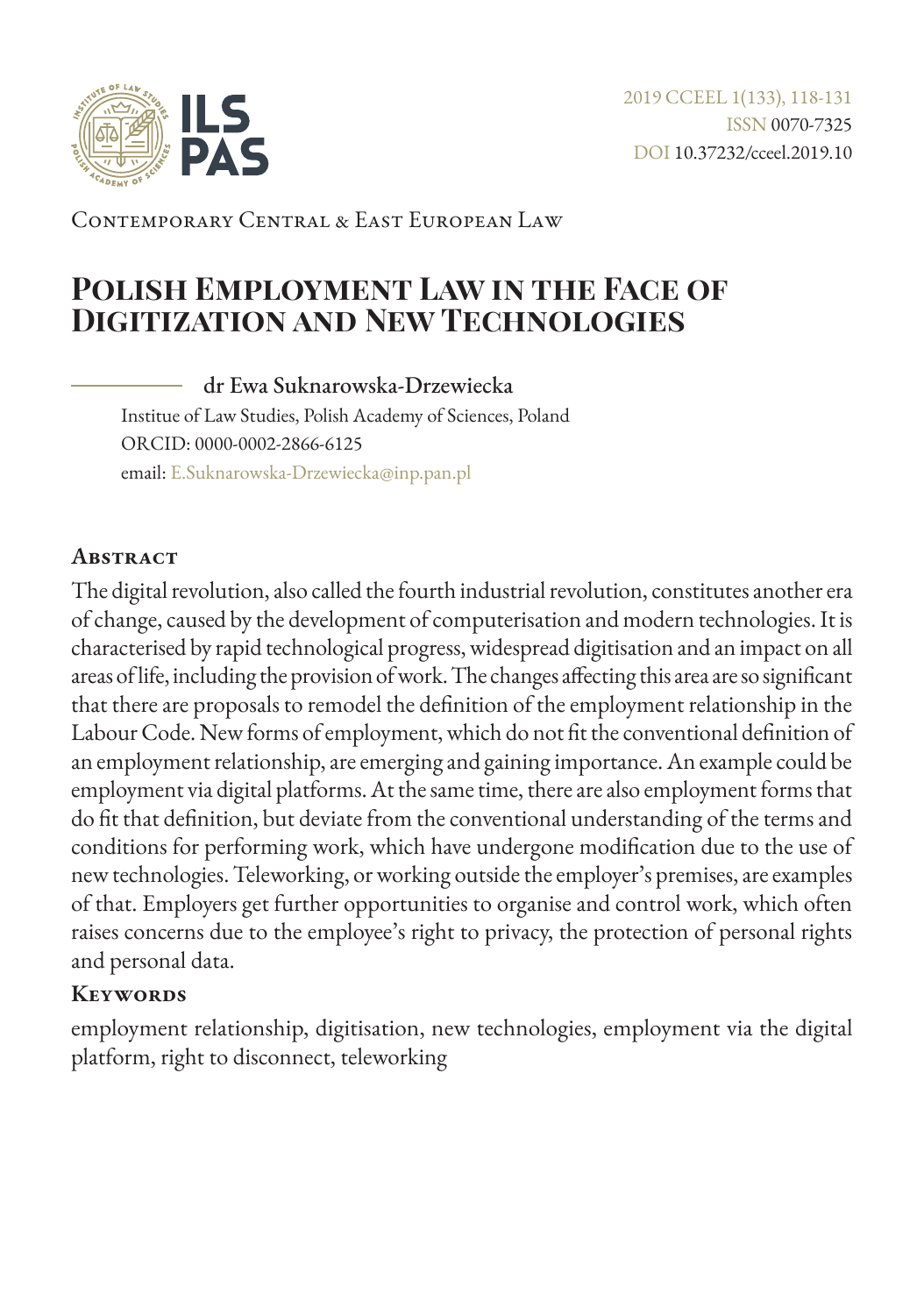#### **Introduction**

The sources of Polish labour law are: the Labour Code, its accompanying acts and executive acts, as well as the so-called particular sources of labour law that only exist and function in labour law: collective labour agreements, collective agreements, work regulations, remuneration, the company social protection fund and others, as well as the statute specifying the rights and obligations of the parties to the employment relationship (Art. 9 § 1 Labour Code<sup>1</sup> ). The specificity of these sources lies in the fact that they can make the situation of the employee more favourable than the applicable labour law provisions (i.e. bills and implementing acts) and can introduce provisions regulating the order in the work process in a given workplace.

The Polish Labour Code dates from the 1970s. Its numerous amendments, and other acts in the field of labour law, starting from the 1990s, were aimed at adapting the regulations to changes in the economic system, the new image of the Polish employer, which ceased to be state-owned, and then to EU law. Unfortunately, existing regulations require further changes to face the challenges of globalisation and the development of new technologies that change the way work is performed. At the same time, these factors significantly affect the development and content of specific sources of labour law. Employers try to combine general regulations with the obligations and rights of employees whose work is based on new technologies in their work regulations. The limits for introducing new internal regulations are, firstly, the prohibition on shaping internal regulations regarding employee rights and obligations less favourably than is the case in acts and executive acts, and, secondly, the principle of equal treatment of employees.

The progress of digitisation means that it will be necessary for the legislator to intervene to adapt universally applicable labour law to the changing conditions of work performance. Currently, the applicable legal provisions often prove to be completely useless when it comes to regulating new phenomena in employment.

### **1. Worker and Employee, Work Relationship or Employment Relationship**

#### **1.1. Work Relationship**

A work relationship is a particular type of relationship between an employer and an employed person. The basis of this relationship is the subordination of the person performing the work to the employing entity, i.e. the employer. The provision of Art. 22 § 1 of the Labour Code stipulates that by entering into an employment relationship, the employee undertakes to perform work of a specific type for the employer and under his leadership, at the place and time designated by the employer, and the employer agrees to

<sup>1</sup> Obwieszczenie Marszałka Sejmu Rzeczypospolitej Polskiej z dnia 16 maja 2019 r. w sprawie ogłoszenia jednolitego tekstu ustawy – Kodeks pracy [Proclamation of the Marshal of the Polish Sejm on 16 May 2019 on the announcement of the uniform text of the Act – the Labor Code] [2019] JoL 1040.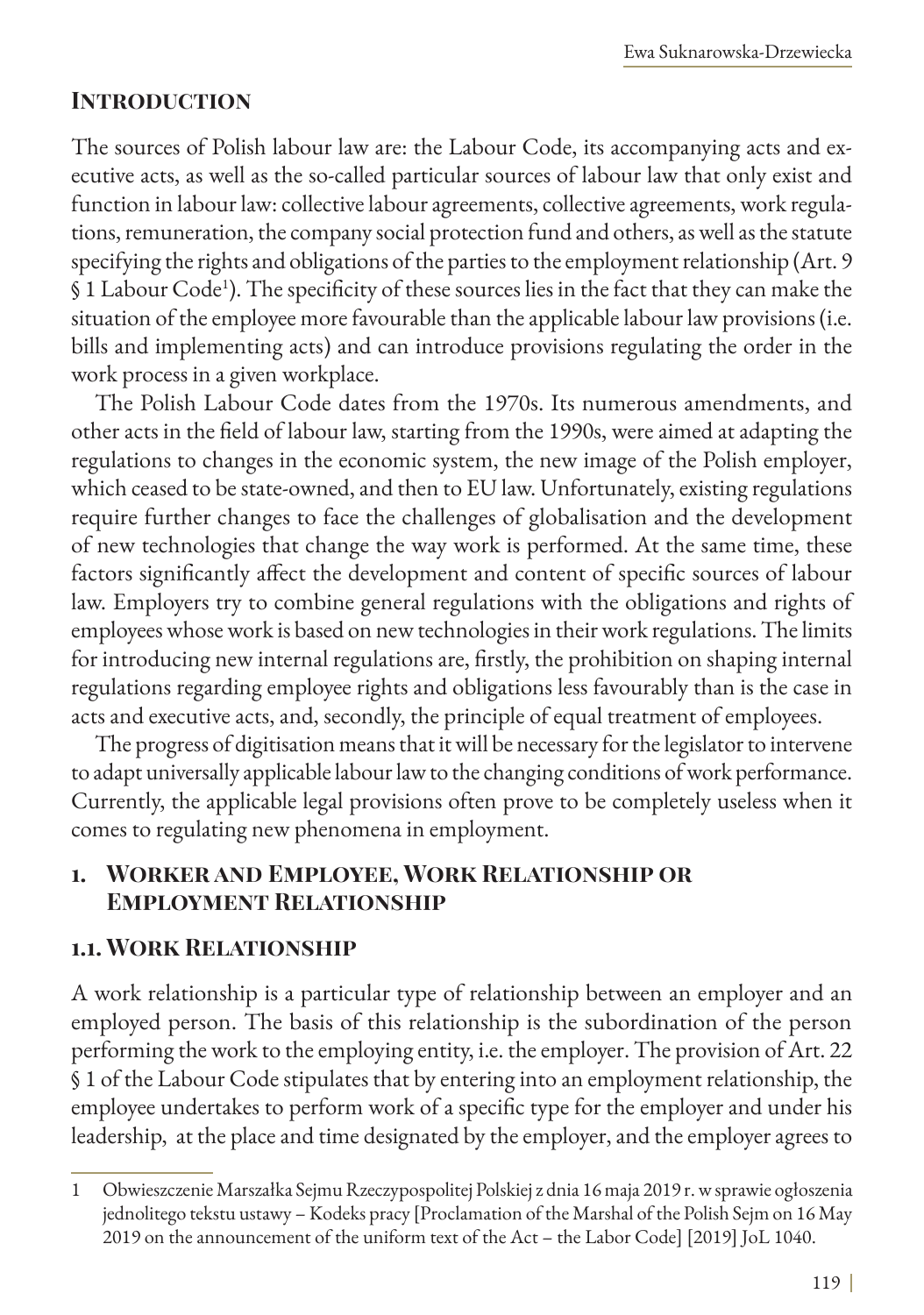employ the employee for remuneration. The absence of any element of this definition means that the work is not performed under a work relationship, and the provisions of labour law do not apply to it. As a result, a whole new group of contractors appears, namely people performing work, but not within an employment relationship, and thus deprived of employee rights.

The development of techniques and technology, and ongoing digitisation, provoke the question concerning the current definition of subordination or the possible necessity to redefine this notion. The definition of an employment relationship implies subordination at the place, and time designated by the employer, while at present, concerning many employee orders, determining the location and time ceases to be relevant, or becomes challenging to decide on and capture. Work can be performed at any place and time. The changing model of subordination and the increasingly common rendering of work without subordination also require research on the correctness of the definition of an employment relationship based on subordination, and the consideration of the desirability of replacing this with a definition based on the criterion of economic dependence of the employee on the employer.

## **1.2. Employer and Employee definitions**

Currently, the question concerning the employer's model in Polish labour law is still to be answered. Under Art. 3 the Labour Code, an employer is defined as an organisational unit, even if it does not have legal personality, as well as a natural person if they employ employees. At the same time, some of the employees perform work, often in conditions of full compliance, obtaining orders after registration on a digital platform. The role of the work platform is to enable or facilitate access to competent contractors with the potential and willingness to execute specific contracts in return for remuneration or payment for individuals and entities seeking such contractors for specific services related to the provision of work.2 Work is allocated via a digital platform or application and managed algorithmically. The computer program continuously monitors work performance and continually evaluates performance. The employee interacts with the system, instead of with people; also, decision about the employee's position are made by a computer system based on an algorithm. The owner of the digital platform does not perform activities traditionally considered to belong to an employer; they only derive profits from a platform that algorithmically manages provision of work.

In Poland, there are platforms operating under crowdwork principles and that offer work on demand via apps. Crowdwork is work through online platforms that allow individuals or enterprises to access other users via the Internet to remotely solve specific problems, e.g. providing legal services, programming, graphics work, and voice transcription. Examples of the use of crowdwork in Poland are the Legal Up (Tu Prawnik),

<sup>2</sup> A Świątkowski, 'Elektroniczne platformy zatrudnienia' [Electronic Employment Platforms] (2019) MPP 7, 18.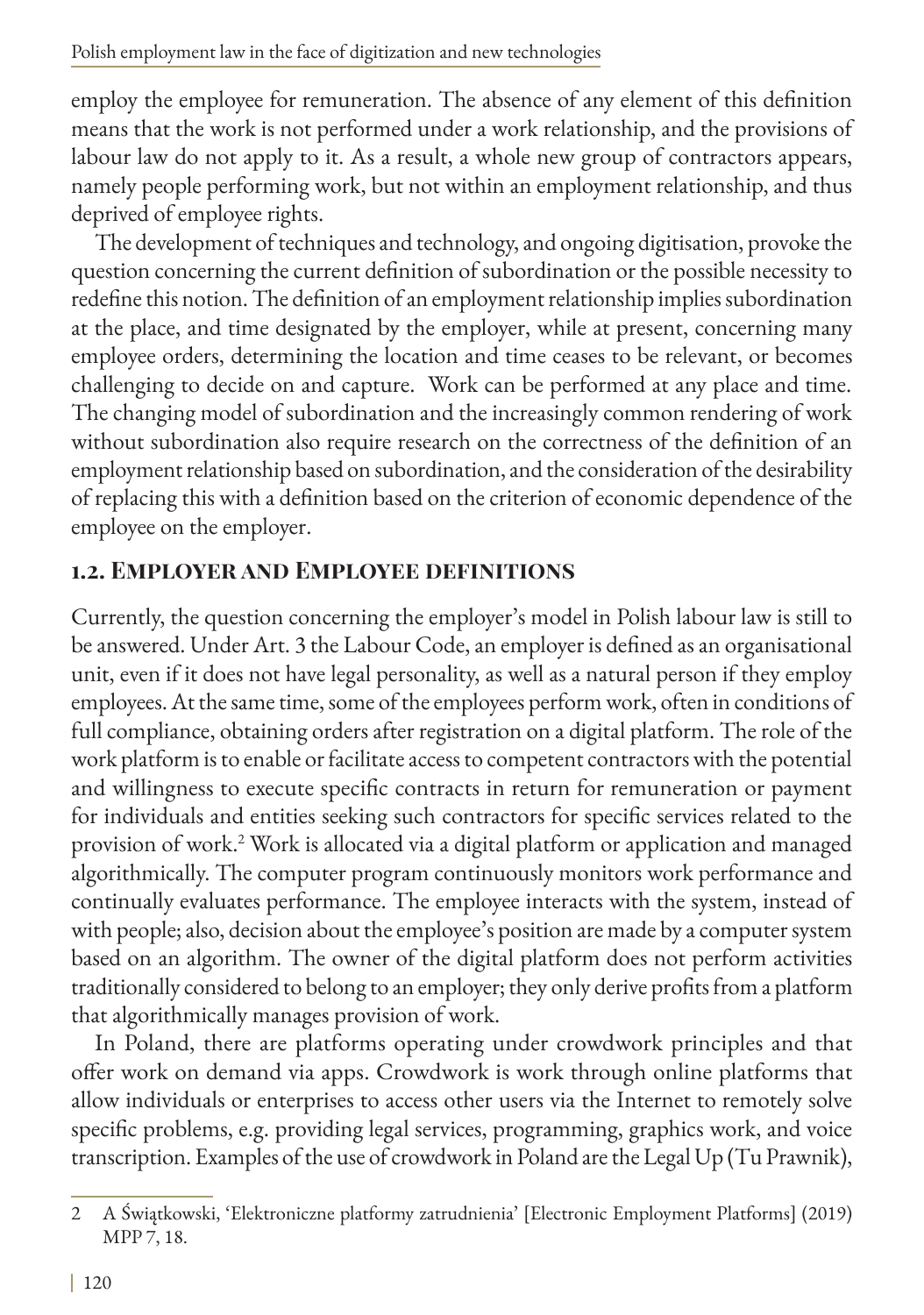Oferia, and Freelancer platforms. The second category, work on demand as part of digital applications, is considered to be work in which tasks traditionally require the physical presence of the service provider in a specific place, i.e. transport, cleaning or delivery. These tasks are performed through entities such as Uber, Taxify, Pozamiatane, Pomocedomowe, UberEats, and Deliveroo.<sup>3</sup>

Taking up a job through a digital platform is in most cases similar to concluding an adhesive contract, the autonomy of the will of the employee is limited only to choosing whether he joins the platform or not, which is contrary to Art. 11 the Labour Code, according to which a consistent declaration of will of the employer and employee should include not only the establishment of an employment relationship but also the determination of working conditions and pay.

Taking the Uber application as an example, among the EU Member States there are some where its business activity has been banned (e.g. Italy), partly restricted (e.g. France), partially regulated (e.g. Great Britain), or remains completely unregulated (e.g. Poland). Interestingly, Uber's main markets, where the most significant number of application users are registered, are Great Britain, France and Poland, respectively.<sup>4</sup>

Work based on digital systems is also provided as virtual collective work in many countries, including Poland. It is defined as a form of work based on the distribution of tasks within an indefinite set of potential operators, who are then connected via an internet platform with the client requesting the execution of the tasks. The main feature of virtual collective work is the far-reaching fragmentation of services rendered. Orders typically include simple, tedious tasks that require meticulousness, such as browsing and tagging photos, collecting data, completing surveys, transcribing, etc., and, importantly, are divided into smaller parts, so-called gigs or micro-tasks. Such an operation enables effective separation of the primary tasks, usually large, among a broad group of virtual collective employees to accelerate the time of completing the job and, above all, to reduce the final cost.

#### **2. Atypical Forms of Employment**

Digitisation, globalisation and new technologies result in the emergence of so-called atypical forms of employment.<sup>5</sup> Definitions of atypical employment are usually constructed by

<sup>3</sup> M Kozak, 'Zatrudnienie w gig economy na podstawie Ubera' [Employment in the Gig Economy Based on Uber] (2019) MPP 6, 19.

<sup>4</sup> B Bednarowicz, 'Uberyzacja zatrudnienia – praca w gospodarce współdziałania w świetle prawa UE' [Uberisation of Employment – Work in the Collaborative Economy in Light of EU Law] (2018) MPP 2, 12–18.

<sup>5</sup> R Blanpain, 'The World of Work and Industrial Relations in Developed Market Economies of the XXIst Century: The Age of Creative Portfolio Worker' in R Blanpain (ed), *Non-Standard Work and Industrial Relations* (Kluwer Law International 1999) 4; conf. AK Ghose, 'Trade Liberalization, Employment and Global Inequality' (2000) Int'l Lab Rev 139(3), 281; R Blanpain, 'The World of Work in the XXI Century: From Globalization to Flexicurity' in F Hendrickx (ed), *Flexicurity and the Lisbon Agenda: A Cross-Disciplinary Reflection* (Intersentia 2008) 3-4; I Boruta, 'Transformacja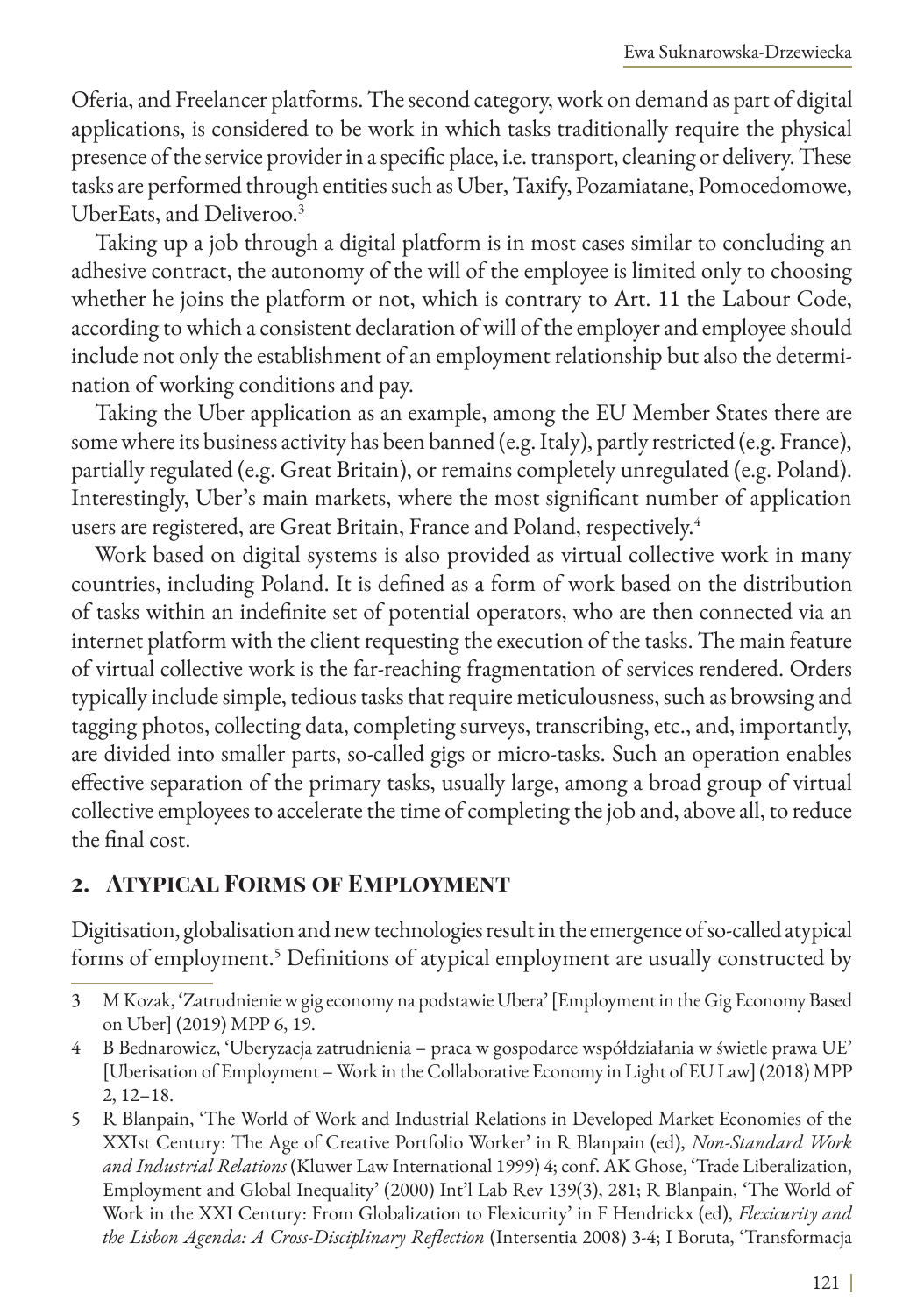comparison with the employment model referred to as traditional, typical or classical. This typical model describes employment for an indefinite period, based on an employment contract, in which the employee has an employment relationship only with his employer, providing full-time work at the employer's premises and enjoying protection against dismissal. The requirements for such employment must be combined, the absence of any of them gives rise to an atypical employment relationship.<sup>6</sup>

Atypical forms of employment can basically be divided into two groups: those under an employment relationship, and those outside an employment relationship, i.e. provided under civil law contracts or by persons running their own business, i.e. self-employed. Forms of employment using advanced technology are found in both groups.7

## **2.1. Atypical Forms of Employment under an Employment Relationship**

In Poland, due to the development of technology, the most popular are atypical forms of employment consisting of providing work outside the employer's premises using electronic devices.8 However, the provisions on telework contained in the Labour Code impose several restrictions and obligations on the parties to the teleworking contract, which in practice prevent the provision of work in this form. As a result, the employer and employee shape their mutual rights and obligations in such a way that they do not apply the code regulations on teleworking, and the employee is not called a teleworker, but a mobile employee. Therefore, the unsuccessful regulation of telework included in the Labour Code results in the fact that the rights and obligations related to the performance of work using electronic devices are determined only by internal labour law provisions, such as labour regulations or the employment contract.

prawa pracy i przyszłość prawa pracy w Europie (synteza raportu Supiot)' [Transformation of Labour Law and the Future of Labor Law in Europe (Synthesis of the Supiot Report)] (2003) PiZP 9, 2 et seq; J Wratny, 'Elastyczne formy zatrudnienia w perspektywie polskiego prawa pracy' [Flexible Forms of Employment in the Perspective of Polish Labour Law] in C Sadowska-Snarska (ed), *Elastyczne formy pracy. Szanse i zagrożenia* [Flexible Forms of Employment. Opportunities and Risks] (Wydawnictwo WSE 2008) 32.

<sup>6</sup> Among others A Chobot, *Nowe formy zatrudnienia. Kierunki rozwoju i nowelizacji* [New Forms of Employment. Directions of Development and Amending of Regulations] (Wydawnictwa Prawnicze PWN 1997) 139–167; J Wratny, 'Nietypowe formy zatrudnienia w perspektywie polskiego prawa pracy' [Atypical Forms of Employment in the Perspective od Polish Labour Law] in K Frieske (ed), *Deregulacja polskiego rynku pracy* [Deregulation of the Polish Labour Market] (Instytut Pracy i Spraw Socjalnych 2003) 117.

<sup>7</sup> A Świątkowski (2019) 18-24.

<sup>8</sup> M Gersdorf, 'Zatrudnianie pracowników w formie telepracy' [Teleworking Employment] (2008) PiZS 5, 9–14; A Świątkowski, 'Telepraca – specyfika zatrudnienia na odległość' [Teleworking – Specificity of Distance Employment] (2006) MPP 7; M Goroszkiewicz, 'Etapy wdrażania telepracy' [Stages of Implementing Teleworking] (2008) MPP 1; E Suknarowska-Drzewiecka, 'Warunki świadczenia pracy w systemie telepracy' [Conditions of Supplying Services in Teleworking] (2019) MPP 3, 26–29.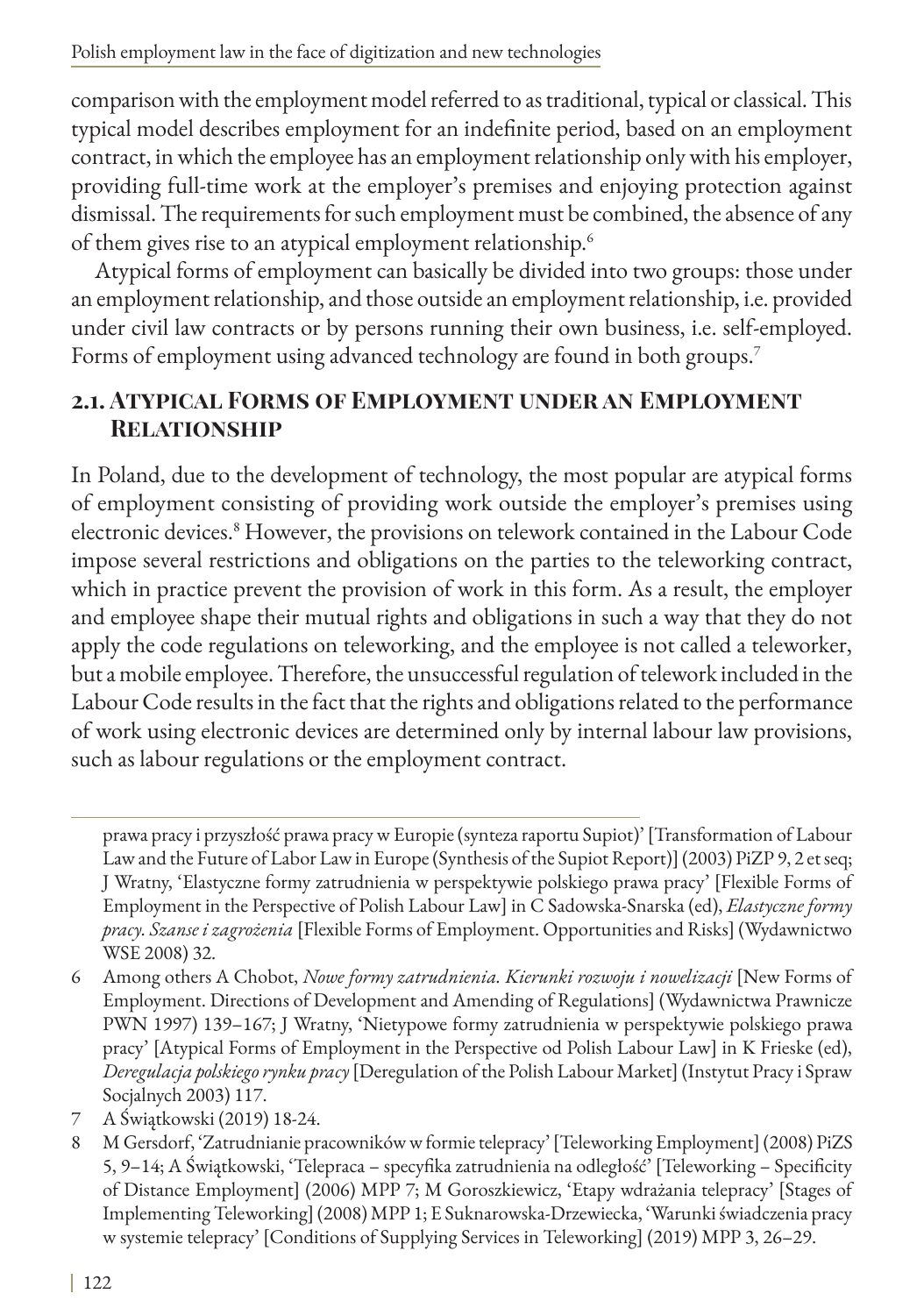Performing work is not then teleworking, but is referred to as homeworking or working outside the office. The employer determines the place of work in accordance with the definition of employment relationship in the Labour Code. Alternatively, the workplace may remain up to the employee. Very often in the case of homeworking, the employer no longer determines nor controls the working hours, either, while in the case of a conventional employment relationship, work is provided at the place and time determined by the employer. At the same time, it should be noted that technological development and digitization made available a large number of ways for employee subordination. The supervisor can track every move of the employee through an electronic monitoring system and very often, this control is also extended to rest time or vacation time, not necessarily in the form of immediate orders to perform certain jobs, but in the form of requests to provide information related to the work process. Constant contact between the employee and the employer on the one hand prevents the employee from fully exercising their right to rest, but also often leads to digital addiction. Therefore, there is a demand for digital disconnection as an employee's right or even the employee's obligation. The constant tension caused by the need to respond to e-mails can build up stress, often leading to burnout or cognitive impairment. There are countries that have already adopted such regulations (e.g. France), countries which are actively discussing the need for such regulations (e.g. Canada), and countries where much is happening in this area in terms of collective bargaining (e.g. Germany).<sup>9</sup> In Poland, this problem is just starting to be addressed.

Another important problem related to homeworking can be mobbing, understood in this context as digital harassment. The employee becomes a victim of mobbing solely on the basis of digital or telephone contact, without any personal contact with the mobber. Homeworking can also be accompanied by other negative phenomena, such as the fading boundary between professional and private life, a sense of social isolation or difficulties in implementation of the employee's right to privacy when working at home.

Working away from the office also raises doubts as to safety and hygienic conditions of work for employees working in the teleworking or homeworking system. The employer's compliance with the health and safety at work standards involves observation of the employee's behaviour at work, which in the case of working at home, entails finding a balance between the employee's right to privacy on the one hand and on the other, observation and control in order to ensure safe and hygienic working conditions.

It is also worth addressing the issue of the need to define a model for the so-called diligent teleworker / homeworker. The employee is obliged to perform his work with diligence and proper care. The former is judged taking into account the personal relationship of the employee to his duties, while the latter is essentially objective. In the employment relationship, proper care is understood as performance of work in a manner consistent with all legal (e.g. health and safety regulations, traffic regulations on public roads, sanitary

<sup>9</sup> B Surdykowska, 'Prawo «do odłączenia» – coraz większe wyzwanie we współczesnym świecie pracy' [The Right to «Disconnect» – a Growing Challenge in the Modern World of Labour] (2019) MPP 12, 6–7.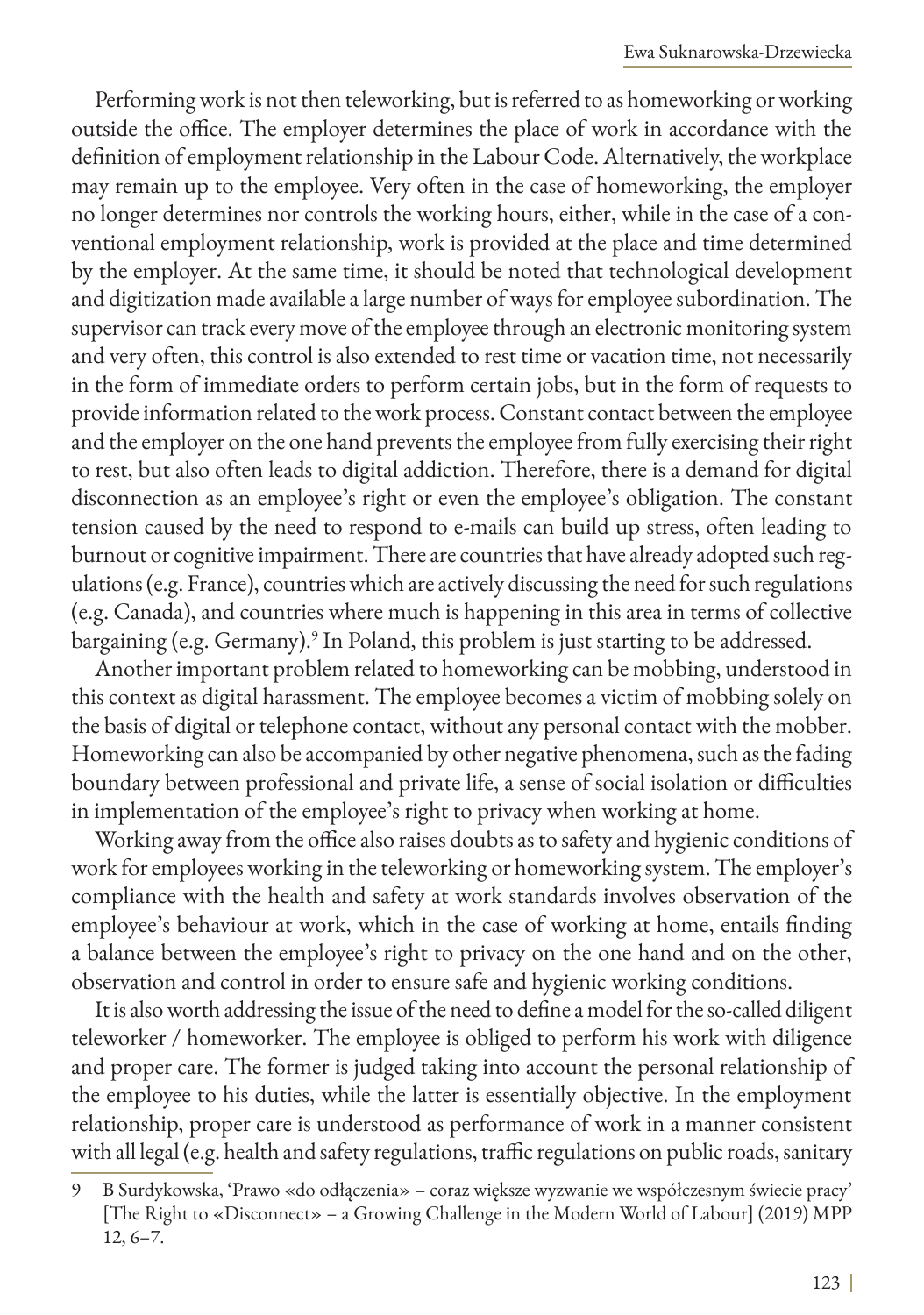and fire safety regulations, etc.), technical (e.g. work methodology, proper use of tools), technological (e.g. operational instructions), organisational regulations (e.g. supervisor's instructions, cooperation in the work process), which the employee should follow when performing given work. Inherently, due diligence cannot therefore be a uniform model for all employees, but differs for different professions. Each profession has its typical pattern of proper employee behaviour, which a diligent employee should respect. Performing work with proper care, as a certain objective condition, depends not only on the employee, but also on the employer and on the extent to which he enabled the proper performance of the work (organized the work process – Art.  $94^2$  of the Labour Code<sup>10</sup>). The employer evaluates the work of a given employee relative to the diligent employee model and makes key decisions on that basis, such as whether to conclude another employment contract, increase his salary or, conversely terminate the employment contract.

Usually, people who are interested in homeworking are highly qualified individuals, who value independence in terms of organising their work, or who are trying to balance their professional and family duties. This form of work also creates employment opportunities for people with disabilities, or those living in economically weak regions with a high unemployment rate.

Another developing way of doing work is to provide it in a mobile way to sales representatives or service technicians.<sup>11</sup> They perform work outside the premises of the employer, and the requirements of the Labour Code regarding working time are in many situations impossible to meet for employers. The issue of such employees' business travel is also disputed - accounting for the employee's business travel raises concerns.<sup>12</sup>

## **2.2. Atypical Forms of Employment outside the Employment Relationship**

Based on Polish regulations, employment does not have to be work-related, and work can also be provided under provisions of civil law contracts, in the absence of the subordination characteristic of the employment relationship. A particular form of civil law employment is entrusting work to a person who, in relation to the employing entity, appears not as a natural person, but as an entity conducting economic activity under the Act on the Freedom of Economic Activity (self-employment). Works entrusted based on civil law contracts are of various types, from simple services such as cleaning to highly specialised tasks. Very often the nature of civil law employment is attributed to work provided through digital platforms and as part of virtual collective work, although employees are also employed

<sup>10</sup> Judgment of PSC I PKN 627/00 [2001] (2003) OSNAPiUS 17, 413.

<sup>11</sup> A Jefimow-Czerwonka, 'Zadaniowy czas pracy pracowników mobilnych' [Task Time of Mobile Employees] (2018) MPP 2, 20–27; P Prusinowski, 'Dodatkowe aspekty związane z zatrudnianiem pracowników mobilnych' [Additional Aspects Related to the Employment of Mobile Employees] (2011) MPP 10, 509–513.

<sup>12</sup> Ł Prasołek, 'Podróże służbowe pracowników mobilnych' [Mobile Employees' Business Travel] (2010) MPP 7, 335–342.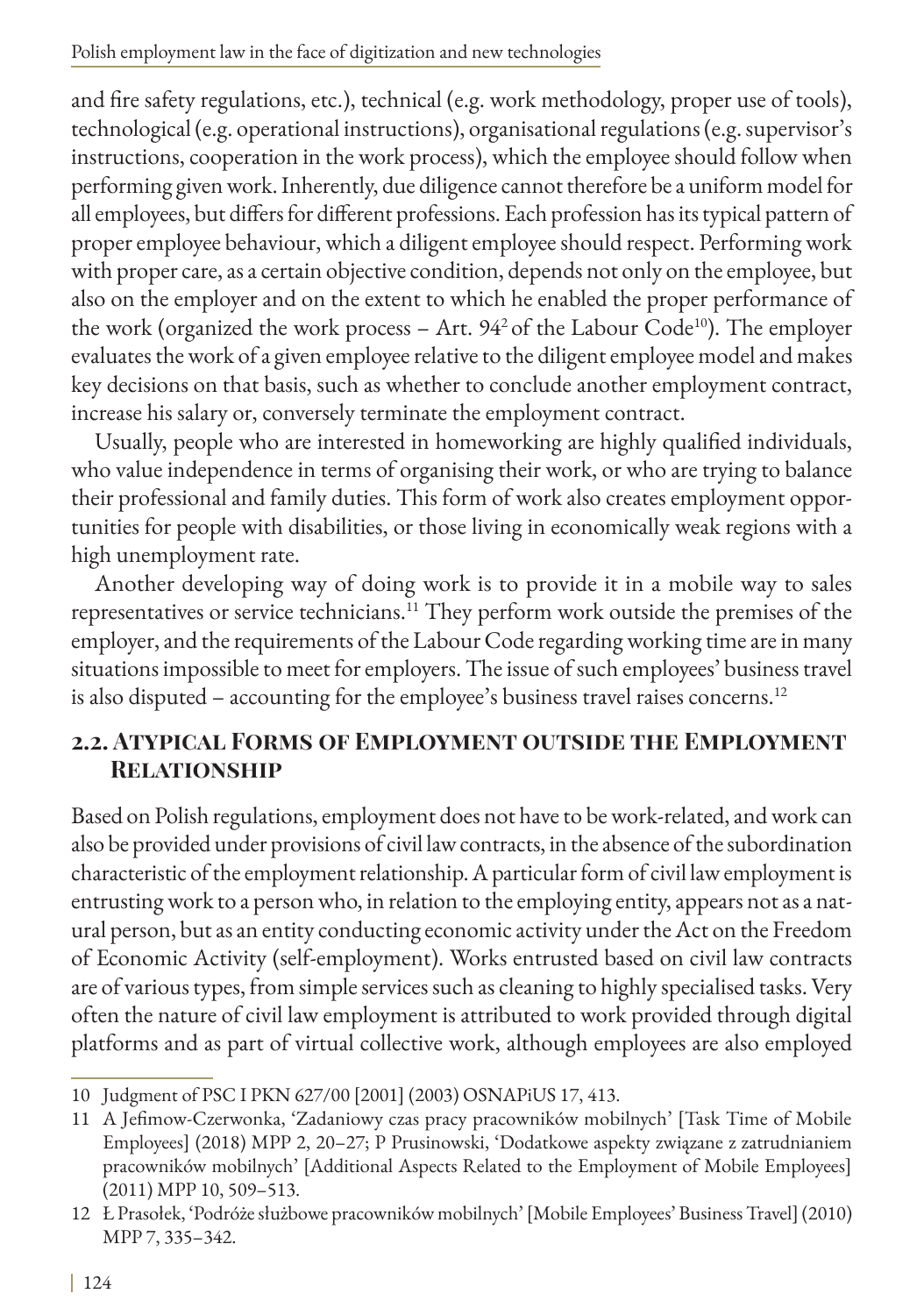in this way. The status of those employed through a digital platform often also depends on the platform model. Persons employed through platforms where the organizers direct people to work for entities reporting the need for work are often considered employees. However, in a situation where the contractor chooses the entity for which they will provide work, the contractors are persons outside an employment relationship. At the same time, there is the concept of a new hybrid form of employment, which requires not only an appropriate regulation and but also the act of granting certain employee rights to employees who work via platforms and applications similar to Uber drivers, i.e. the right to rest, paid leave, protection against termination in special situations etc.<sup>13</sup>

Civil law contracts are used in Poland to commission work that can be done anywhere, the results of which can be sent using electronic means of communication. This form of employment is similar to teleworking or homeworking performed under an employment relationship. The main difference, however, is that in the case of civil law contracts there is no subordination of the contractor. Due to the fact that, in contrast to the conventional employment relationship, in the case of digital work there is no determination of the place and time of work by the supervisor, it is necessary to identify the elements of subordination for teleworking and homeworking. However, the lack of subordination in this regard is not intended as a complete lack of any supervision or interference by the ordering party. The relationship between the ordering party and the contractor undoubtedly includes some kind of management that should be understood in accordance with the science of organisation and management. Problems that accompany these civil law contracts are, just as in the case of teleworking and homeworking under an employment relationship, the right to disconnect, maintain the right to privacy and ensure safe and hygienic working conditions. Employers and entrepreneurs who are not employers (i.e. those who do not employ people on the basis of employment contracts) are required to provide safe and hygienic working conditions for persons performing work on a basis other than an employment relationship (Art. 304 of the Labour Code).

## **3. Safe and Hygienic Working Conditions**

### **3.1. The Problem of Being Available to the Employer**

One of the essential elements of hygienic working conditions is the employee's right to rest, implemented based on the provisions of the Labour Code regarding working time and vacation leave. Technological development and digitisation results in offering services and work to competing enterprises at the recipient's request, while the regulations on working time do not provide for on-call work. Work on demand raises doubts because it assumes the full availability of the employee, which conflicts with the right to daily and weekly rest. Daily and weekly rest is guaranteed by Directive 2003/88 of the European

<sup>13</sup> M Kozak 18–23.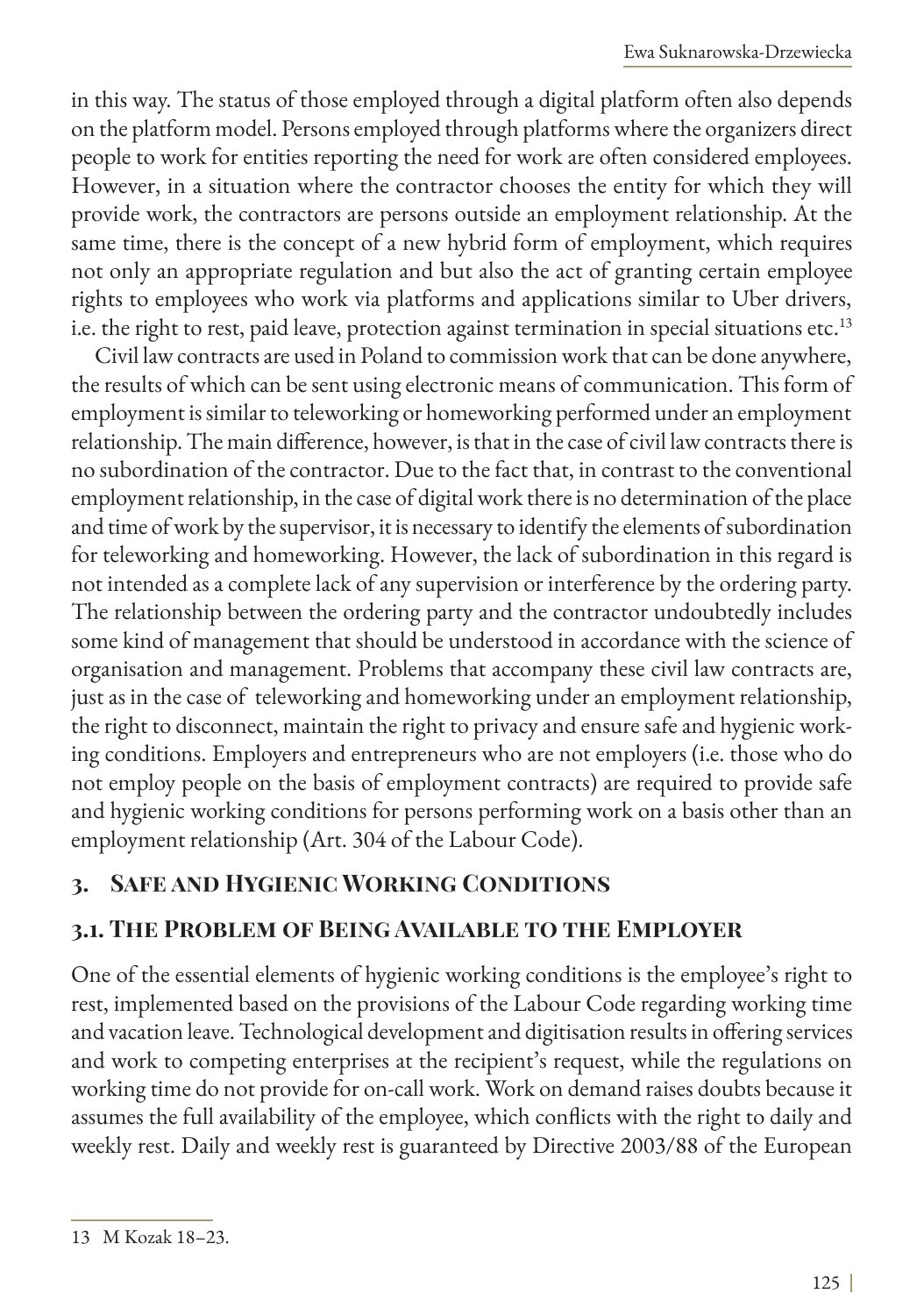Parliament and of the Council of 4 November 2003 concerning certain aspects of the organisation of working time<sup>14</sup>.

The opportunity to work outside the workplace resulting from digitisation is associated with a new model for defining, accounting for, and controlling working time. The current regulations of the Labour Code are insufficient. The correction of these regulations through the provisions of company labour law is impossible due to the prohibition of regulating employees' rights and obligations in a less favourable way than the provisions of laws and implementing acts do.

New technologies allow contact with employees from almost anywhere on earth. An employee on vacation or absent from work for justified reasons (e.g. due to illness or due to a day off), from a technical point of view, can always be in contact with the employer. The question then arises or the definition of rest and leave in connection with the employee's duty to care for the good of the workplace, and about the possibility of defining the limit of the permissible contact between the employer and the employee at a time when the employer is not available. Currently, it should be analysed whether it is advisable to introduce an employee's right to digital disconnection from work, understood as turning off a business phone, or even a ban on using a business phone, a ban on answering e-mail, or text messages sent to a private phone number.

## **3.2. The Identification of New Factors Harmful to Health**

As a result of the development of techniques and technology, new ways of protection against harmful working conditions appear, new adverse factors are diagnosed, and some threats become outdated.

One of the most significant threats is the loss of the opportunity to exercise the right to rest by disconnecting from communication with the employer. This increasing lack of rest results in the appearance of stress at work, and in turn, long-term stress at work is associated with the emergence of diseases. The provision of digital work from an employee's home is often associated with a violation of work-life balance, which translates into an increase in the level of depression.

Another problem of people providing work in the teleworking system, or through digital platforms or the like, is the feeling of isolation resulting from building interpersonal relationships in the work environment solely using electronic means, and sometimes even operating without interpersonal relationships, in the case of algorithmic work management. Often this way of providing work favours the emergence of addiction to electronics.

Other observed negative phenomena associated with digital work are musculoskeletal disorders, worsening spinal disorders, and carpal tunnel syndrome.

<sup>14</sup> Directive 2003/88/EC of the European Parliament and of the Council of 4 November 2003 concerning certain aspects of the organisation of working time [2013] OJ L 299, 9–19.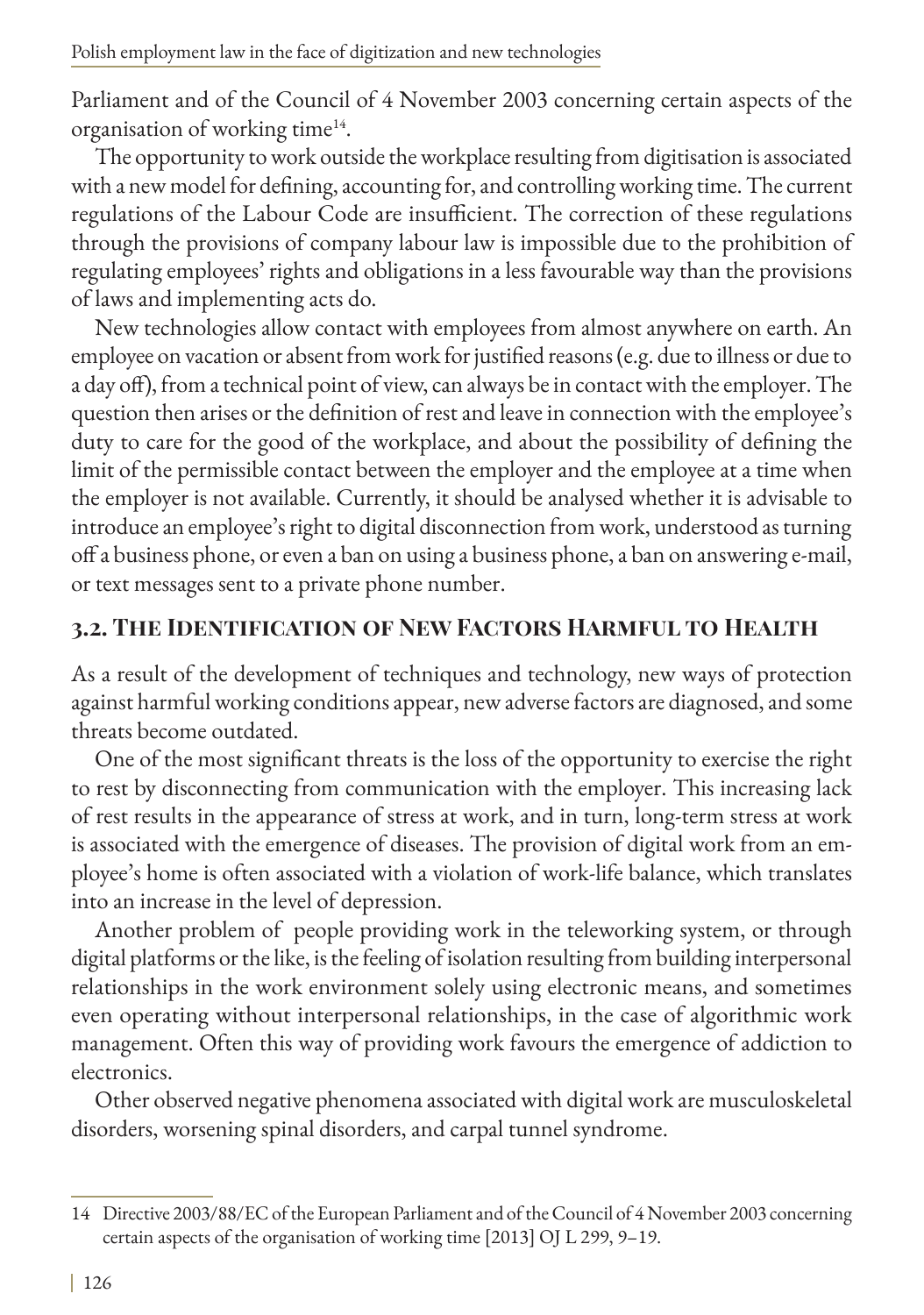## **4. The Control of Quantity and Quality of Work**

Undoubtedly, the development of techniques and technology provides employers with great opportunities to control the quantity and quality of work. The control may include both the content of the employee's electronic devices, the content of e-mail correspondence or the employee's behaviour in rooms where video monitoring is installed. Electronic work time readers can accurately record the time during which the employee remains at the employer's disposal in the monitored place. The expansion of technical control options is accompanied by doubts about the legal control options, related to the employee's right to privacy, respect for personal rights, the right to protect his personal data, and the right to the confidentiality of correspondence.

## **5. Employee Data Protection**

### **5.1. Employee Monitoring**

One of the latest amendments to the Labour Code was the introduction of provisions regarding the possibility of employers using video monitoring and e-mail monitoring. The amendment was the result of a complete remodelling of the structure of the law on the protection of personal data, resulting from the introduction by the EU legislator Regulation of the European Parliament and of the Council 2016/679 of 27 April 2016 on the protection of individuals concerning the processing of personal data and on the free movement of such data and repealing Directive 95/46 / EC1.<sup>15</sup> The GDPR Regulation has led to the introduction of uniform rules for the processing and protection of personal data throughout the EU. At the same time, the European legislator left Member States some freedom to clarify the rules for the processing of personal data concerning specific situations. The possibility for the employer to introduce video monitoring in the workplace and to monitor e-mail has been made conditional on meeting particular conditions specified in the Act. The solutions presented raise many doubts, and the premises for introducing monitoring provided for in the Labour Code do not fully meet the needs of either employees or employers.<sup>16</sup> Outside of the regulation in the Code, there is

<sup>15</sup> Regulation (EU) 2016/679 of the European Parliament and of the Council of 27 April 2016 on the protection of natural persons with regard to the processing of personal data and on the free movement of such data, and repealing Directive 95/46/EC (General Data Protection Regulation) [2016] OJ L 119, 1–88.

<sup>16</sup> M Gorbunow, 'Interes państwa a wykonywanie obowiązków pracodawcy związanych z wprowadzeniem monitoringu na gruncie Kodeksu pracy' [State Interest and Performing Duties by the Employer in Regard to Implementation of Video Surveillance Based on Labor Code] (2020) MPP 2, 6–10; M Gorbunow, 'Monitoring w świetle nowelizacji Kodeksu pracy z 10.5.2018 r.' [Video Surveillance in the Light of Amendment of Labor Code of 10.05.2018] (2019) MPP 10, 7–11; K Kowalska, 'Monitoring wizyjny w zakładzie pracy w kontekście ogólnego rozporządzenia o ochronie danych (RODO)' [Workplace Video Monitoring in the Context of the GDPR] (2019) MP 6, 316–324; O Dąbrowska, 'Kryteria dopuszczalności stosowania monitoringu w miejscu pracy oraz związane z tym obowiązki pracodawcy w świetle reformy ochrony danych osobowych' [Acceptance Criteria for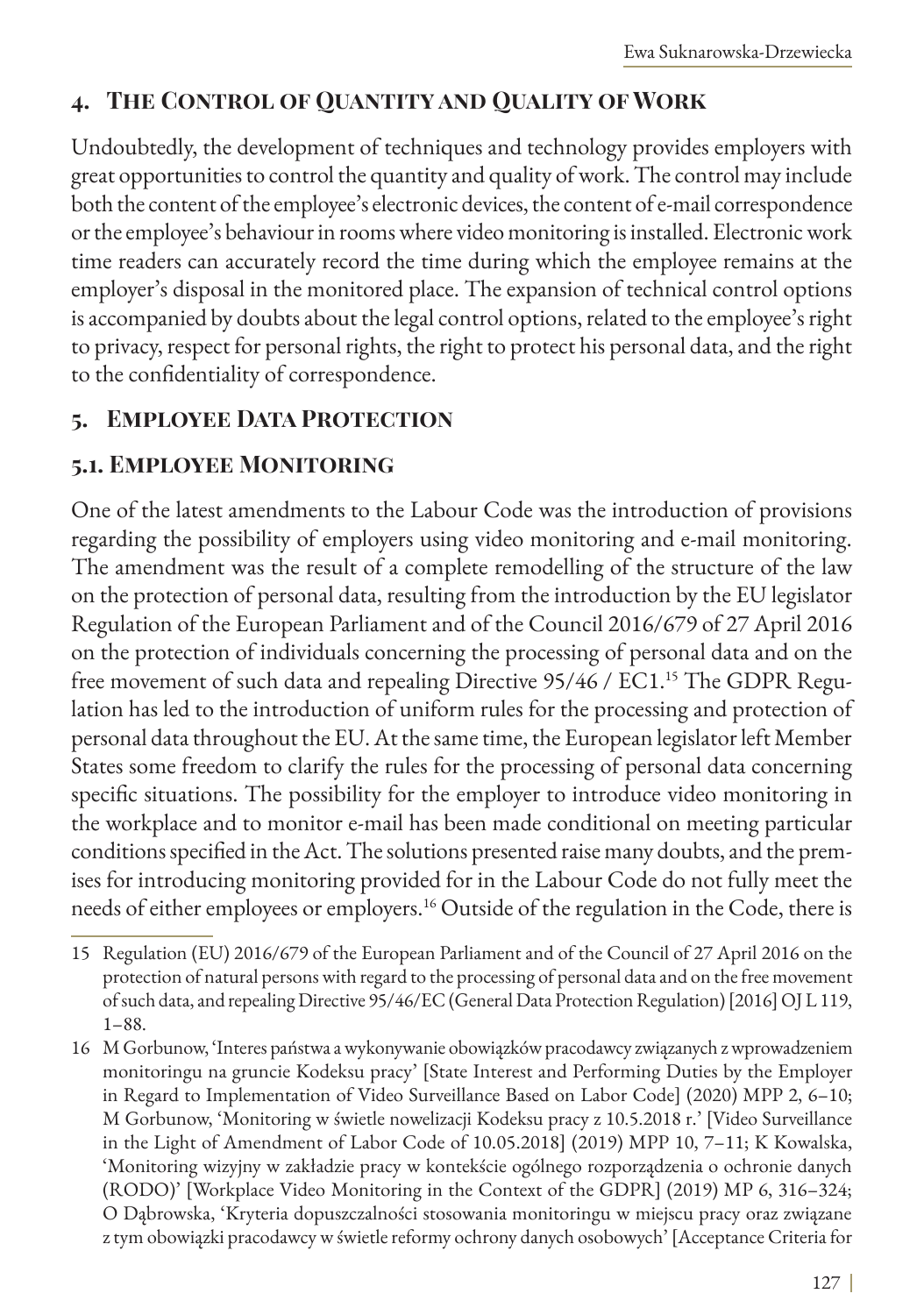monitoring in the broad sense, including the use of video equipment, telephone cameras, sound cameras, other means of communication and the use of methods to determine location and identity.

## **5.2. Social Media as a Source of Knowledge about an Employee**

Viewing candidate profiles in the recruitment process and employee profiles constitute the processing of personal data within the scope of the GDPR. Because of the very fact of applying the recruitment process, it cannot be presumed that the candidate has agreed to viewing, and thus processing, of their personal data published on the Internet on private social networking sites (as opposed to on portals informing about education, employment, internships, internships and the skills of the candidate or employee). Employers cannot think that they are entitled to view the profiles of candidates on social media because these profiles are publicly available. A legal basis, such as a legitimate interest, is necessary for such processing.17

Information obtained as a result of reviewing the profiles of candidates or employees may be used by the employer to discriminate against the employee, or as cause not to hire the candidate due to discriminatory factors, e.g. due to political views. However, the ability to check whether your employer respects the principles of personal data protection posted on publicly available portals is effectively nonexistent.

## **6. Digitisation and Application of New Technologies as Factors for the Professional Development of Employees**

Despite the adverse effects of digitisation, its undoubted advantages cannot be questioned, which is the possibility of providing work to people for whom access to traditional employment is difficult. These are people for whom the obstacle to taking up work is commuting to the workplace, or even leaving their apartment, or providing work at designated times.

the Use of Monitoring in the Workplace and Related Obligations of the Employer in the Light of the Reform of Personal Data Protection] (2019) PME 1, 12–19; M Kuba, 'Monitoring poczty elektronicznej pracownika – refleksje na tle nowych regulacji prawnych' [Employee Email Monitoring – Reflections on the New Regulations] (2019) PiZS 11, 29–35; G Orłowski, 'Nielegalny legalny monitoring' [Illegal Legal Monitoring] (2018) MPP 7, 7; K Syska, 'Obowiązki pracodawcy związane z monitoringiem pracowników na gruncie RODO i znowelizowanego Kodeksu pracy' [Obligations of the Employer Related to Employee Monitoring under the GDPR and the Amended Labour Code] (2018) MP 22, 25–32; M Frąckowiak, T Świeboda, 'Ochrona danych osobowych pracownika w perspektywie RODO i przepisów dotyczących monitoringu wizyjnego stosowanego przez pracodawcę' [Protection of Personal Data in the Context of GDPR and Regulations in Regard to Video Surveillance Used by Employer] (2018) MPP 7, 8–15.

<sup>17</sup> P Nowak, 'Sprawdzanie kandydatów do pracy pod kątem zawartości ich profili na portalach społecznościowych – analiza w świetle RODO i Kodeksu pracy' [Verification of Candidates for Work Regarding Content in Their Profiles in Social Media – Analysis in the Light of GDPR and the Labour Code] (2018) MPP 8, 15–19.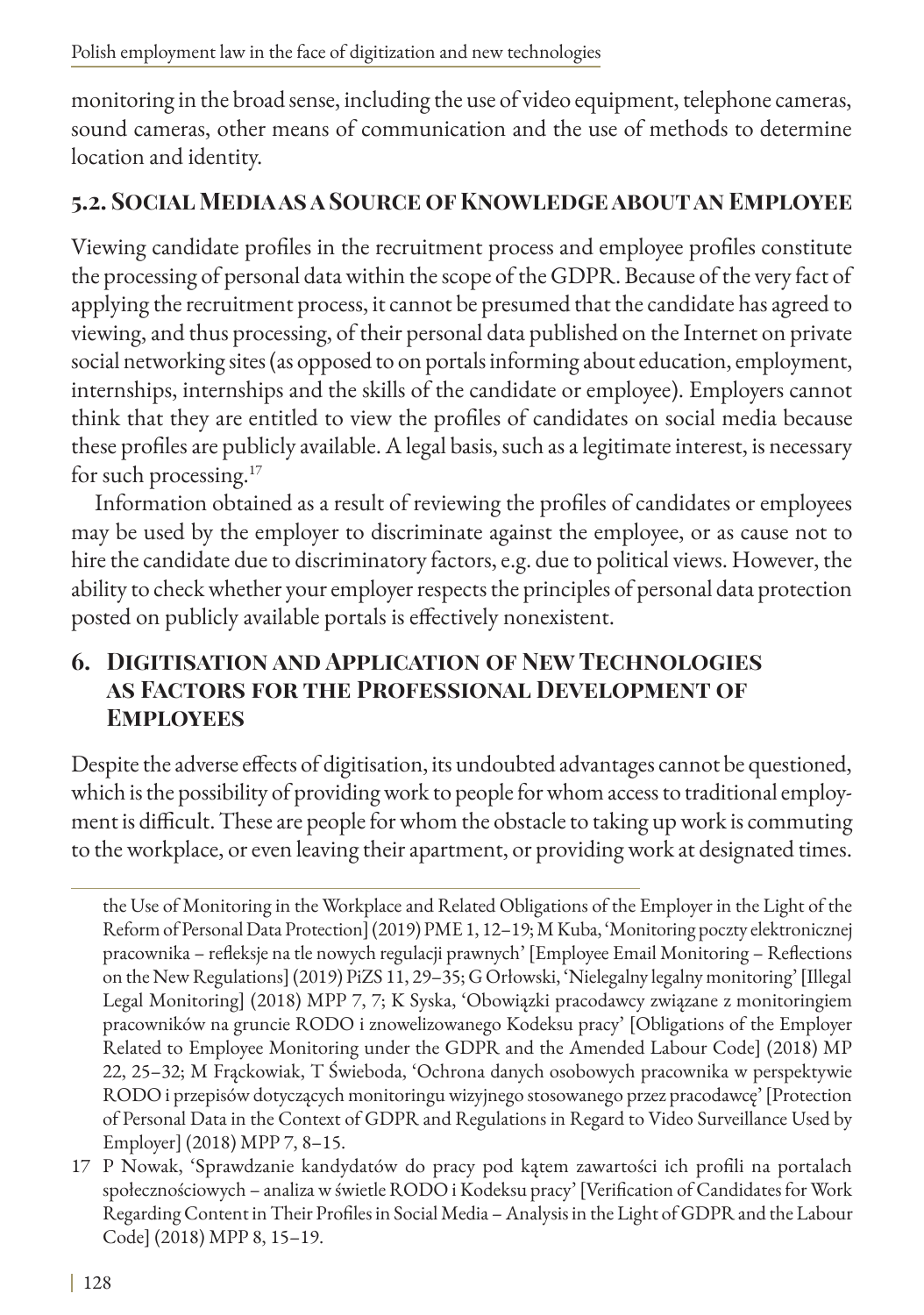Performing work at home, in the hours chosen by the employee, is an employment opportunity for disabled people, people caring for small children or disabled family members, and people from regions affected by unemployment. It is worth noting that the directive of the European Parliament and of the Council on the balance between the professional and private lives of parents and guardians grants employees returning from parental leave the right to request their employer to work remotely.<sup>18</sup>

#### **Conclusions**

The digital revolution, also called the fourth industrial revolution, is another era of change, caused by the development of computerisation and modern technologies. It is characterised by rapid technological progress, widespread digitisation and an impact on all areas of life, including the provision of work. The changes in this area are so significant that there are proposals to remodel the definition of the employment relationship in the Labour Code. Both teleworking and homeworking fit the current definition of an employment relationship, but the way in which they are performed differs significantly from the conventional employment relationship.

Digitisation, technology development and globalisation affect every aspect of the provision of work, from the conclusion of the contract, through its performance, up to the rights and obligations of employees.

### **References**

### **LITERATURE**

- Bednarowicz B, 'Uberyzacja zatrudnienia praca w gospodarce współdziałania w świetle prawa UE' [Uberisation of Employment – Work in the Collaborative Economy in Light of EU Law] (2018) MPP 2.
- Blanpain R, 'The World of Work and Industrial Relations in Developed Market Economies of the XXIst Century: The Age of Creative Portfolio Worker' in R Blanpain (ed), *Non-Standard Work and Industrial Relations* (Kluwer Law International 1999).
- Blanpain R, 'The World of Work in the XXI Century: From Globalization to Flexicurity' in F Hendrickx (ed), *Flexicurity and the Lisbon Agenda: A Cross-Disciplinary Reflection* (Intersentia 2008).
- Boruta I, 'Transformacja prawa pracy i przyszłość prawa pracy w Europie (synteza raportu Supiot)' [Transformation of Labour Law and the Future of Labor Law in Europe (Synthesis of the Supiot Report)] (2003) PiZP 9.
- Chobot A, *Nowe formy zatrudnienia. Kierunki rozwoju i nowelizacji* [New Forms of Employment. Directions of Development and Amending of Regulations] (Wydawnictwa Prawnicze PWN 1997).

<sup>18</sup> A Ślęzak-Gąsiorowska, 'Dyrektywa w sprawie równowagi między życiem zawodowym a prywatnym rodziców i opiekunów – perspektywa polska' [Directive regarding work-life balance of parents and caretakers – Polish perspective], (2019) MPP 7, 13–17.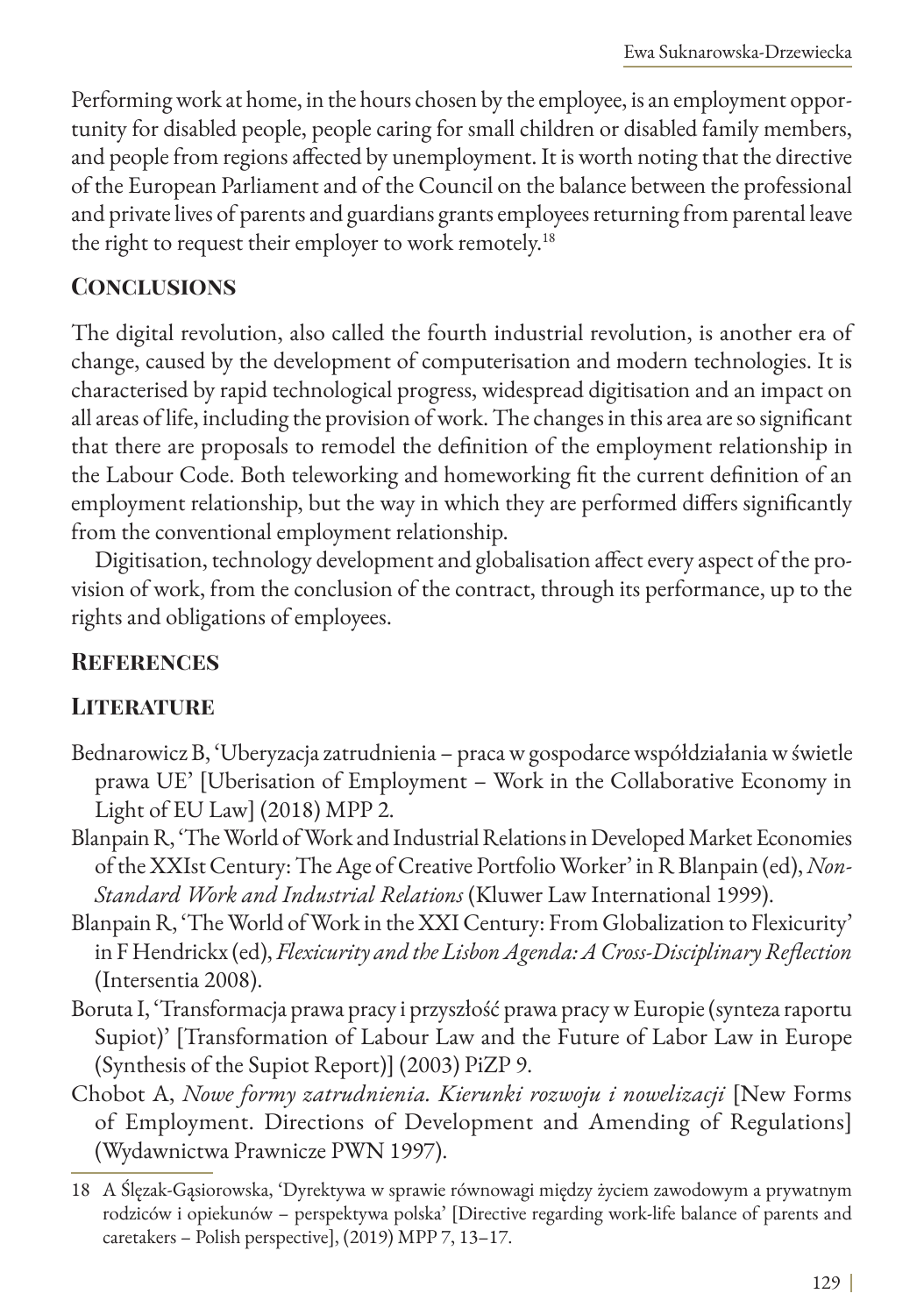Polish employment law in the face of digitization and new technologies

- Dąbrowska O, 'Kryteria dopuszczalności stosowania monitoringu w miejscu pracy oraz związane z tym obowiązki pracodawcy w świetle reformy ochrony danych osobowych' [Acceptance Criteria for the Use of Monitoring in the Workplace and Related Obligations of the Employer in the Light of the Reform of Personal Data Protection] (2019) PME 1, 12–19.
- Frąckowiak M, Świeboda T, 'Ochrona danych osobowych pracownika w perspektywie RODO i przepisów dotyczących monitoringu wizyjnego stosowanego przez pracodawcę' [Protection of Personal Data in the Context of GDPR and Regulations in Regard to Video Surveillance Used by Employer] (2018) MPP 7.
- Gersdorf M, 'Zatrudnianie pracowników w formie telepracy' [Teleworking Employment] (2008) PiZS 5.
- Ghose AK, 'Trade Liberalization, Employment and Global Inequality' (2000) Int'l Lab Rev 139(3).
- Gorbunow M, 'Interes państwa a wykonywanie obowiązków pracodawcy związanych z wprowadzeniem monitoringu na gruncie Kodeksu pracy' [State Interest and Performing Duties by the Employer in Regard to Implementation of Video Surveillance Based on Labor Code] (2020) MPP 2.
- Gorbunow M, 'Monitoring w świetle nowelizacji Kodeksu pracy z 10.5.2018 r.' [Video Surveillance in the Light of Amendment of Labor Code of 10.05.2018] (2019) MPP 10
- Goroszkiewicz M, 'Etapy wdrażania telepracy' [Stages of Implementing Teleworking] (2008) MPP 1.
- Jefimow-Czerwonka A, 'Zadaniowy czas pracy pracowników mobilnych' [Task Time of Mobile Employees] (2018) MPP 2.
- Kowalska K, 'Monitoring wizyjny w zakładzie pracy w kontekście ogólnego rozporządzenia o ochronie danych (RODO)' [Workplace Video Monitoring in the Context of the GDPR] (2019) MP 6, 316–324.
- Kozak M, 'Zatrudnienie w gig economy na podstawie Ubera' [Employment in the Gig Economy Based on Uber] (2019) MPP 6.
- Kuba M, 'Monitoring poczty elektronicznej pracownika refleksje na tle nowych regulacji prawnych' [Employee Email Monitoring – Reflections on the New Regulations] (2019) PiZS 11, 29–35.
- Nowak P, Sprawdzanie kandydatów do pracy pod kątem zawartości ich profili na portalach społecznościowych – analiza w świetle RODO i Kodeksu pracy [Verification of Candidates for Work Regarding Content in Their Profiles in Social Media – Analysis in the Light of GDPR and the Labour Code] (2018) MPP 8, 15–19.

Orłowski G, 'Nielegalny legalny monitoring' [Illegal Legal Monitoring] (2018) MPP 7.

- Prasołek Ł, 'Podróże służbowe pracowników mobilnych' [Mobile Employees' Business Travel] (2010) MPP 7.
- Prusinowski P, 'Dodatkowe aspekty związane z zatrudnianiem pracowników mobilnych' [Additional Aspects Related to the Employment of Mobile Employees] (2011) MPP 10.